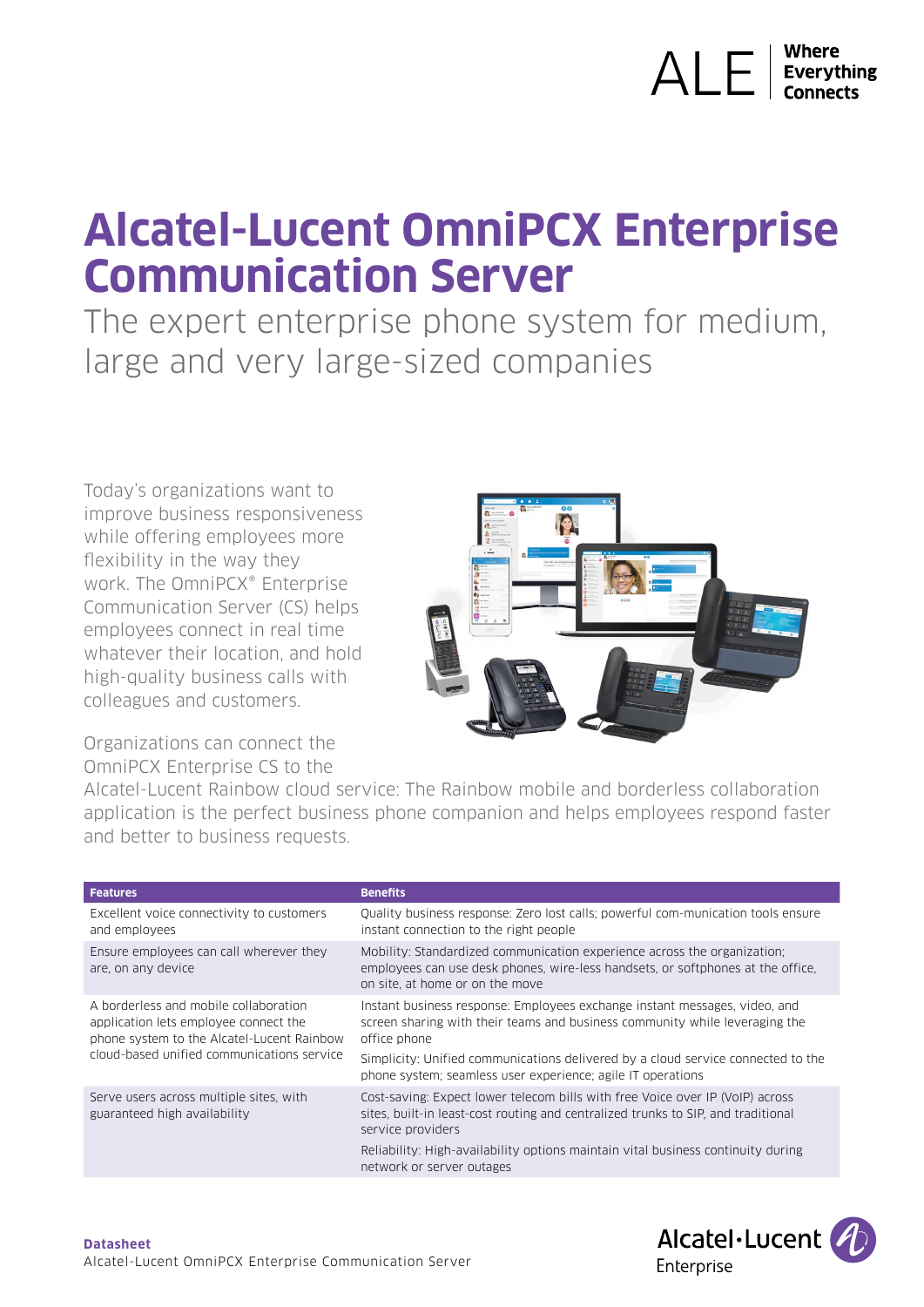# **Technical specifications**

# **Premium Business Communications**

#### **User experience**

- Centralized directory with call by name
- Multi-line telephony
- Call options, including speed dial
- Audio conferencing
- Personal and enterprise call routing and forwarding
- Call shift of current session between desk phone and mobile device of choice
	- ¬ Automatic shift with Near Field Communication (NFC) smartphones
- Call-back and call history features
- Messaging notification and control
- Contextual voice prompts
- Informal group features
- Desk-sharing for shared offices
	- ¬ Alcatel-Lucent Premium DeskPhones (IP)
	- ¬ Logon, logoff, re-logon
	- ¬ Automatic logoff

#### **Manager/assistant**

- Teams
- Filtered lines and private lines
- Text messaging, IM and voice messaging
- Discreet listening

#### **Teams and groups**

- Hunting groups and queues
- Supervision

#### **Multi-tenancy**

- Services per entity:
	- ¬ Speed dial
	- ¬ CLIP/CLIR
	- ¬ Auto attendant
	- ¬ Greeting message
	- ¬ Music on hold
	- ¬ Night service

#### **Supported phones:**

**Datasheet** 

- Alcatel-Lucent New Office Environment (NOE) protocol
	- ¬ Alcatel-Lucent 8008, 8018 DeskPhones (IP)
	- ¬ Alcatel-Lucent 8028s, 8058s, 8068s, 8078s Premium DeskPhones (IP)
	- ¬ Alcatel-Lucent 8029s, 8039s Premium DeskPhones (digital)
	- ¬ Alcatel-Lucent 4018 IP Touch (IP), 4019 IP Touch (digital)

Alcatel-Lucent OmniPCX Enterprise Communication Server

- ¬ Alcatel-Lucent IP Desktop Softphone
- ¬ Alcatel-Lucent 8118, 8128 WLAN Handsets
- Alcatel-Lucent 8232, 8242, 8262, 8262EX DECT handsets

#### **Essential Business Communications**

#### **User experience**

- Multi-line telephony
- Personal call forwarding
- Informal group features
- Message waiting indication
- Computer Telephony Integration (CTI)

#### **Supported phones**

- Session Initiation Protocol (SIP) ¬ Alcatel-Lucent 8088 Smart
	- DeskPhone
	- ¬ Alcatel-Lucent 8028s Premium DeskPhone
	- ¬ Alcatel-Lucent 8001, 8001G, 8008, 8018 DeskPhones
	- ¬ Alcatel-Lucent 8135s IP Conference Phone
- Third-party SIP phones and softphones
	- ¬ Alcatel-Lucent Application Partner Program (AAPP)

#### **Huddle video rooms**

- Session Initiation Protocol (SIP)
- Peer-to-peer video
- Join a video conference
	- ¬ Alcatel-Lucent OpenTouch® Multimedia Services
	- ¬ Third-party video room systems (AAPP)
- Supported phones
	- ¬ 8088 Smart DeskPhone

#### **Unified Communications and Collaboration**

#### **Enterprise mobility, desktop integration, enterprise instant messaging**

- Cloud-based UC&C:
	- ¬ Alcatel-Lucent Rainbow cloud connectivity
	- ¬ Alcatel-Lucent Rainbow user experience
	- ¬ See on-the-phone presence status
	- ¬ Search directory and click to call from desk phone or cordless handset
	- ¬ Pop-up notification when phone rings
- ¬ Communication history
- ¬ Call to/from Rainbow client (WebRTC Gateway)
- ¬ One number service: desk phone, Rainbow smartphone and desktop anns
- Premise-based UC&C:
	- ¬ OpenTouch Multimedia Services
	- ¬ Alcatel-Lucent OpenTouch Conversation user experience

#### **Messaging**

- Integrated voice messaging:
- ¬ Alcatel-Lucent 4645 Voice Messaging Service
- Unified messaging and fax: ¬ OpenTouch Multimedia Services
- Centralized voice messaging:
	- ¬ Alcatel-Lucent OpenTouch Message Center
- Centralized fax management:
- ¬ Alcatel-Lucent OpenTouch Fax Center
- Third-party SIP voice messaging: AAPP

#### **Web conferencing**

• Premise-based UC&C: ¬ OpenTouch Multimedia Services

#### **Customer welcome and Contact center**

#### **Greeting services**

- Call queuing services
- Alarm indication
- Attendant group features
- Busy Lamp Field

• VIP line features

• Add-on module • Headset capability

**Attendants** 

Console

DeskPhones

Attendant

- Multi-tenant services
- Record online
- Trunk and charging features

• User management features

• Centralized attendant console ¬ Alcatel-Lucent 4059EE Attendant

• Attendant contextual menus ¬ 8058s, 8068s, 8078s Premium

• Automated Attendant application: ¬ Alcatel-Lucent Visual Automated

2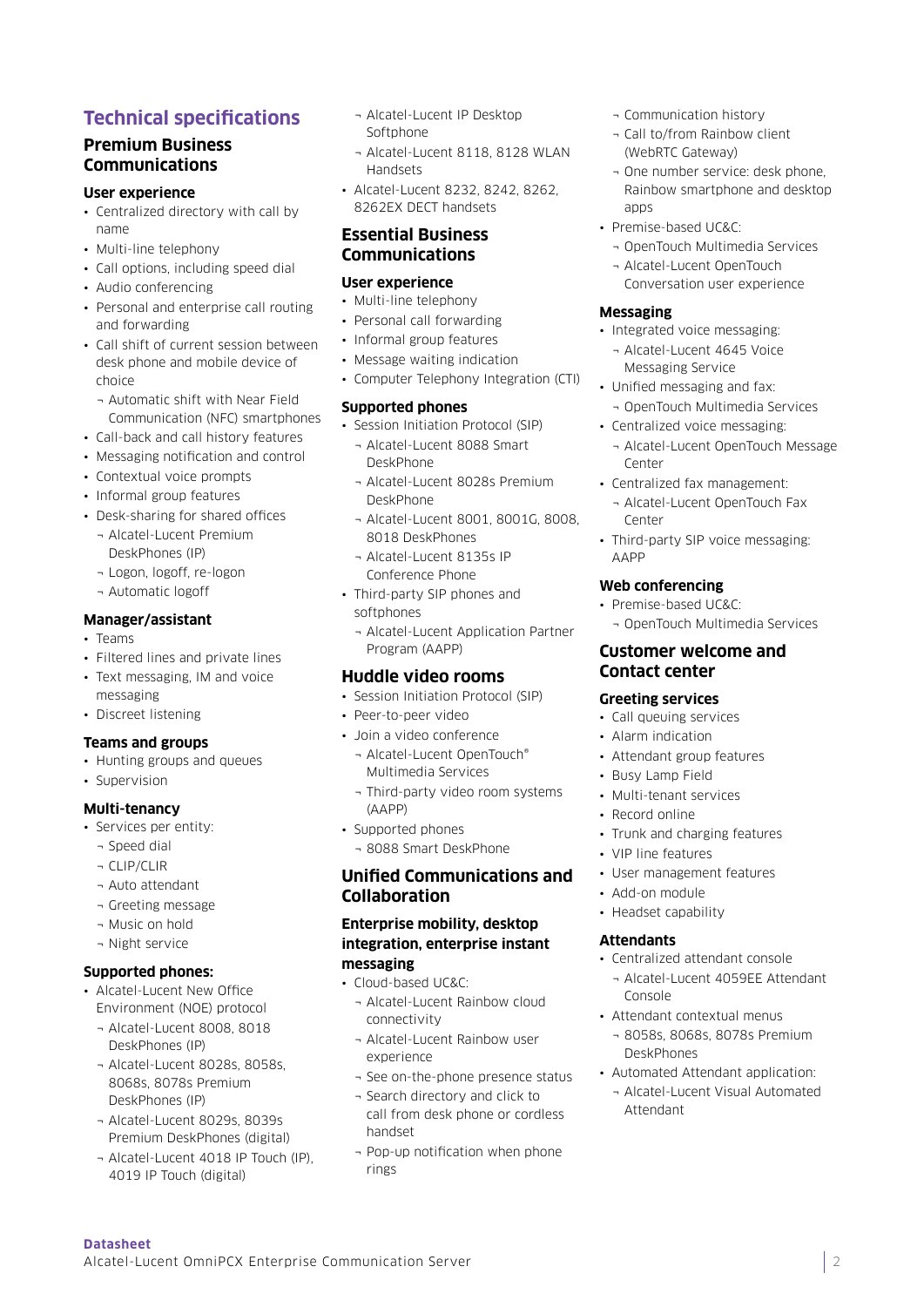#### **Voice announcement**

- External/Internal voices guides
	- ¬ From audio station, Premium DeskPhones
	- ¬ From audio file in Supervision Desktop
- Interactive Voice Response:
	- ¬ Alcatel-Lucent 4625 Interactive Voice Response

#### **Customer welcome and contact center**

- Alcatel-Lucent OmniTouch Contact Center Standard Edition:
	- ¬ Built-in OmniPCX Enterprise call distribution
	- ¬ Distributed distribution over ABC network
	- ¬ Agent context menus: 8008, 8018, 8019s DeskPhone, 8028s, 8029s, 8068s, 8078s Premium DeskPhone, IP Desktop Softphone
	- ¬ Supervision desktop application
	- ¬ Reports
	- ¬ Alcatel-Lucent OpenTouch Customer Service: multimedia interactions
	- ¬ DECT 8232, 8242, 8262

#### **Recording and quality management**

- Phone, softphone and trunk recording:
	- ¬ Alcatel-Lucent OmniPCX RECORD Suite
	- ¬ Third-party recorders: AAPP

#### **Emergency communication services**

#### **Building and campus emergency communications solution:**

- 112 (EU), E911 (North America) services
	- ¬ Alcatel-Lucent Emergency Notification Server

#### **Hospitality communication services**

- 8088 Smart DeskPhone
- Premium DeskPhones, 8018 DeskPhone, or analog phones
- Guest features
- SIP phones

**Datasheet** 

- Room service features
- Room directory features
- Billing and barring features
- Integration with Property Management Systems: AAPP

Alcatel-Lucent OmniPCX Enterprise Communication Server

### **Architecture**

#### **System architecture**

- 100% software architecture:
- ¬ 100% IP, SIP communications
- ¬ Communication Server
- ¬ Software media services
- Hybrid architecture:
	- ¬ IP, SIP, digital, analog, DECT communications
	- ¬ Communication Server
	- ¬ Rack modules and Cabinets for media services and TDM connectivity

#### **Capacity**

- Single server or VMware delivery: 15,000 IP users or 5000 TDM users
- 100 servers in a single network
- Fully networked servers, 100,000 IP/ TDM users with single image
- 250 servers in a supra network
- More than 1 million users in a supra network
- BHCC per server: 300,000
- Software media services
	- ¬ IP, SIP, ABC network deployment ¬ Up to 120 ports per virtual
	- machine
	- ¬ G.711, G.729.AB, G.722
	- ¬ Transcoding
	- ¬ Ad hoc, meet-me and mastered audioconferencing
	- ¬ Dynamic voice guides

#### **High availability**

- Communication Server and database duplication
- Seamless communications failover
- Ethernet redundancy on INTIP-3, GD-3 and GA-3 boards
- Full-featured branch office survivability
- Backup signaling link for branch office survivability

#### **Communication Server platform**

#### **Industry servers**

- Lenovo servers
- HP ProLiant DL servers

#### **Virtual machines**  • VMware vSphere

• Linux Kernel-based Virtual Machine (KVM)

#### **Hosted cloud platform**

• In Alcatel-Lucent OpenTouch Enterprise Cloud

#### **Optimized platform**

• In Rack modules and Cabinets

#### **Rack modules and Cabinets**

#### **OmniPCX Enterprise RM1 (19-in. rack)**

- 3 modular slots (stackable up to 3 with RM3)
- Hot-swappable boards
- Height: 66 mm (2.60 in)
- Width: 442 mm (17.40 in)
- Depth: 400 mm (15.75 in)
- Weight: 10 kg (22 lb)

#### **OmniPCX Enterprise RM3 (19-in. rack)**

- 9 modular slots (stackable up to 3 with RM1)
- Hot-swappable boards
- Height: 154 mm (6.06 in)
- Width: 442 mm (17.40 in)
- Depth: 400 mm (15.75 in)
- Weight: 17 kg (38 lb)

#### **OmniPCX Enterprise M2 (cabinet)**

- 1 ACT 28 or 2 ACT 14
- Hot-swappable boards
- Height: 740 mm (29.13 in)
- Width: 570 mm (22.44 in)
- Depth: 516 mm (20.31 in)
- Weight: 70 kg (154.32 lb)

#### **OmniPCX Enterprise M3 (cabinet)**

3

- 2 ACT 28 or 4 ACT 14
- Hot-swappable boards

backup

• 1 ACT 14

• Height: 1500 mm (59.05 in)

**OmniPCX Enterprise ACT 14-in data rack format (19-in. rack)**  • 48 V power supply and battery

- Width: 570 mm (22.4 in)
- Depth: 516 mm (20.31 in) • Weight: 110 kg (242.5 lb)

• Hot-swappable boards

• Height: 264.4 mm (10.41 in) • Width: 486.3 mm (19.15 in) • Depth: 383.4 mm (15.09 in) • Weight: 30 kg (66.14 lb)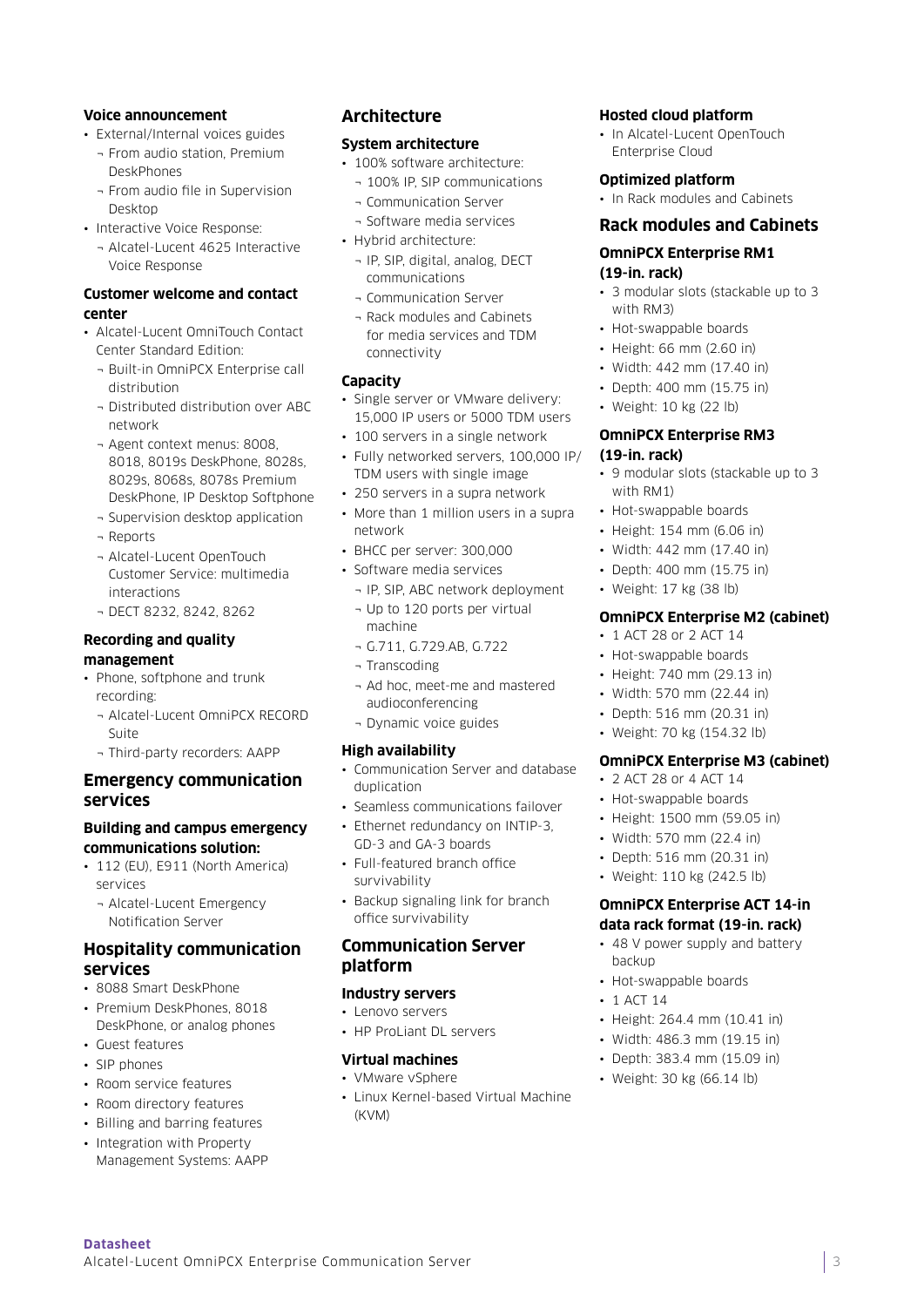#### **OmniPCX Enterprise ACT 28 in data rack format (19-in. rack)**

- 48 V power supply and battery backup
- Hot-swappable boards
- 1 ACT 28
- Height: 530 mm (20.87 in)
- Width: 486.3 mm (19.15 in)
- Depth: 383.4 mm (15.09 in)
- Weight: 70 kg (154.3 lb)

# **Connectivity**

- Hybrid SIP, IP, digital, analog switching
- IPv4 or IPv6 support

#### **SIP**

- SIP proxy/registrar/redirect server and SIP gateway
- Server redundancy (active/passive)
- Branch office survivability

#### **IPv6**

- IPv6 and IPv4 dual stack
	- ¬ Communication server
	- ¬ RM1 and RM3
	- IPv6/IPv4 proxy
	- ¬ RM1 and RM3
- IPv6 or IPv4 stack
	- ¬ Premium DeskPhones (IP)

#### **IETF standards**

- SIP RFC: 1321, 2327, 2617, 2782, 2833, 3261, 2543, 3262, 3263, 3264, 3265, 3311, 3323, 3324, 3325, 3327, 3515, 3725 (partial), 3842, 3891, 3892, 3398, 3608, 3903, 3960 (partial), 3966 (partial), 4028, 4497, 4568, 4733, 4904, 5009, 5806, 6140, 7433
- RTP RFC: 1889, 1890, 2198, 3362, 3550, 3551, 3711

#### **VoIP**

**Datasheet** 

- G.722 audio wideband
- G.711 A-law and µlaw, G.723.1A, G.729.AB audio
- Call admission control
- Automatic compression algorithm allocation
- Dynamic jitter buffer, echo cancellation, packet loss concealment (PLC), VAD: silence suppression and comfort noise generation
- DTMF 023, robust DTMF relay RFC 2833, in band DTMF
- Generic signal qualification and modem transport

Alcatel-Lucent OmniPCX Enterprise Communication Server

- Anti-saturation mechanism; backward and forward automatic gain control
- Embedded signal quality diagnostic tool
- QoS: TOS or DiffServ tagging, 802.1 p/Q

#### **Fax**

- G3, super G3 fall-back
- Automatic fax detection • G.711 transparent and T.38 (Alcatel-Lucent protocol and SIP) and T38 with G711 fallback (SIP)

#### **DECT**

- DECT/GAP
	- ¬ Alcatel-Lucent 8212 DECT Handset ¬ Third-party GAP handsets
- DECT/Alcatel-Lucent GAP (AGAP) for Premium Business Communications
	- ¬ 8232, 8242, 8262, 8262EX DECT Handsets
- Built-in controller
- Hybrid IBS/RBS and IP DECT networks
	- ¬ Alcatel-Lucent 8340 IP DECT Access Point
	- ¬ Alcatel-Lucent 8378 DECT IP-xBS base station
	- ¬ Alcatel-Lucent 8379 DECT IBS
	- ¬ Alcatel-Lucent 8318 SIP-DECT single Base station
- Advanced Radio Base Station (RBS) ¬ Dedicated DECT8 board

#### **VoWLAN**

- Premium Business Communications ¬ 8118, 8128 WLAN Handsets
- Alcatel-Lucent OmniAccess® WLAN access points and WLAN controllers ¬ Built-in QoS

#### **Public networking protocols**

- SIP, SIP/TLS, E164 support ¬ Audio, video
- T0 ISDN
- T1-CCS ISDN (T2)
- E1CAS
- T1 CCS (PRI)
- T1 CAS
- DID/DDI or NDDI/non-DID analog networks

#### **Private networking protocols**

- Alcatel-Lucent ABC
	- ¬ User feature transparency
	- ¬ Network-wide management
	- ¬ Network-wide routing ¬ Centralized applications
- IP
	- ¬ ABC based on enhanced QSIG (tunneling) and SIP for VoIP
	- ¬ SIP, H.323v2
	- ¬ ABC VPN for networking over ISDN/ PSTN network
- TDM
	- ¬ ABC
	- ¬ QSIG BC, QSIG GF, DPNSS

#### **Business process integration**

#### **Interfaces for Alcatel-Lucent Application Partner Program (AAPP)**

- SIP
- XML web services
- CSTA, TSAPI Premium Server, TAPI Premium Server, RTI, WMI
- $-$  LDAP
- DR-Link (IP and TDM)
- Alcatel-Lucent Hospitality Link, InfoCenter
- OmniVista 8770 Ticket collector, OpenAPI and SNMP proxy
- QSIG, Paging Interface
- SNMP v1/v2c/v3 for complete NMS integration
- OmniPCX Open Gateway: Call control, Management and Analytics

#### **Security**

#### **Authentication**

- Local, RADIUS, authentication
- IEEE 802.1X TLS1.2
- Integrated audit tool to assess security management

#### **Traffic filtering**

Telnet, FTP)

**Native encryption**

with AES 128

- Communication Server
	- ¬ Trusted hosts file
	- ¬ TCP wrapper function
- Premium DeskPhones
- ¬ ARP spoofing protection
- ¬ PC port switch VLAN filtering

• SSHv2 for secure sessions (such as

4

#### **Encryption for management**

• TLS1.2 for secure HTTP session • LDAPS for directory access

• Client/device confidentiality (signaling protocol and media) • DTLS 1.2 with AES 256 and SRTP

¬ Pure software based

¬ SHA2 certificate authentication